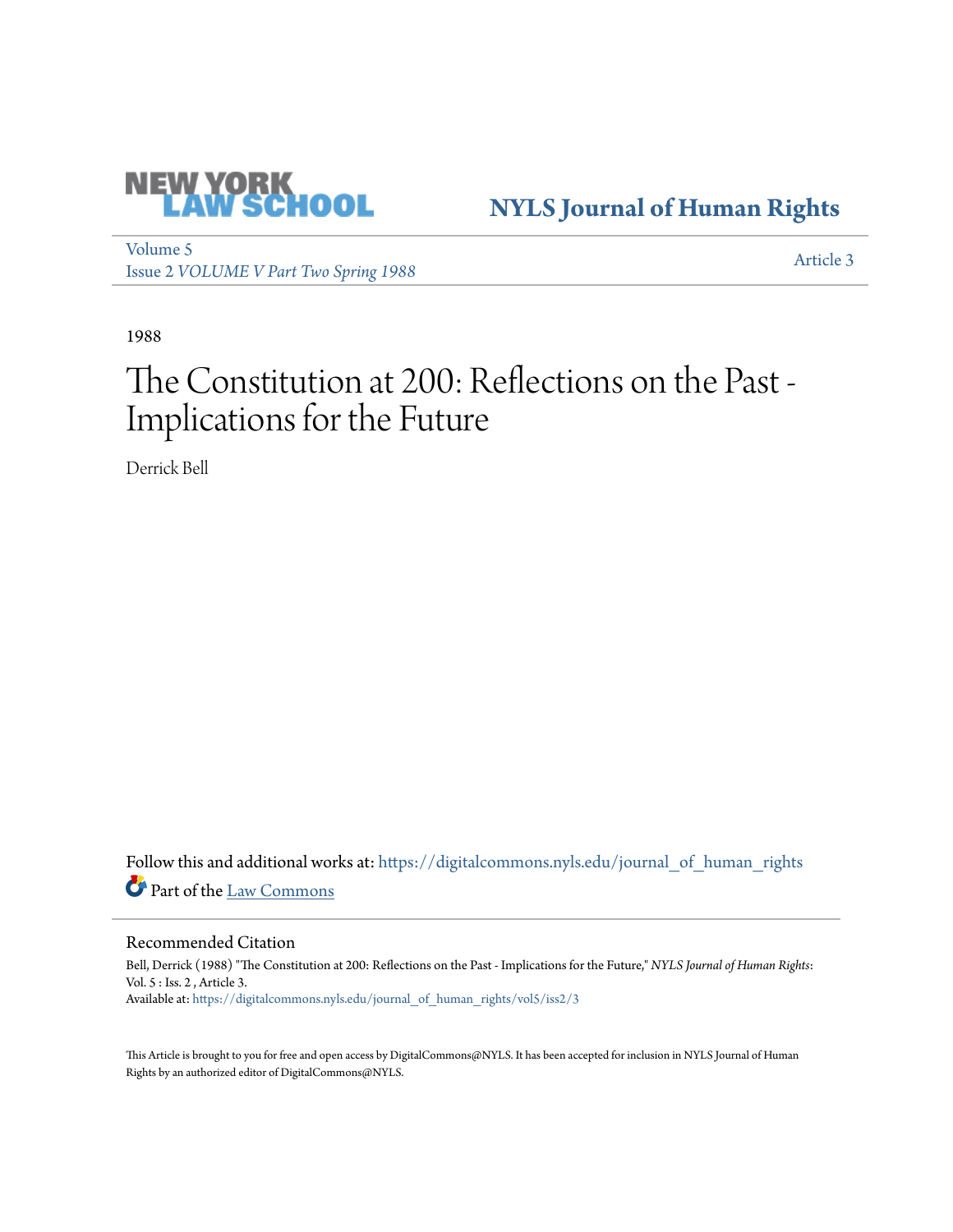## THE CONSTITUTION AT 200: REFLECTIONS ON THE PAST - IMPLICATIONS FOR THE FUTURE

## Derrick Bell\*

There is a lively refrain in a popular gospel hymn that says of the Lord:

He may not be there when I call him, but he's right on time.

That marvelous affirmation of faith came to mind when I read that the committee planning this conference had invited Justice Thurgood Marshall to participate. The committee reported that there was no response to its invitation. Those of us who go back to the founding of this organization can testify to similar silences in response to efforts over the years to persuade the nation's most famous civil rights lawyer and first black Supreme Court justice to grace our meetings with his presence.

I intend neither to offend Justice Marshall nor surprise you in stating the facts: even before his health limited his speaking appearances, Marshall expressed little interest in appearing before NCBL gatherings. Now that is the truth **...** Justice Marshall has not been there when NCBL wanted him. And yet it is also true that most of us would give him the highest marks for his opinions in defense of individual rights.

Also, and this is the point of all of this, Marshall was "right on time" with his outspoken Bicentennial speech of last spring. Indeed, nothing that we **NCBL** members do or say here is likely to win the public attention or bring on us the criticism Thurgood Marshall engendered when he suggested that the praise likely to be heaped on the Framers during the Bicentennial celebrations should be more restrained than it is likely to be. Since then, the talk - deemed front page news by the *New York Times<sup>1</sup>*— has been discussed at every Bicentennial gather-

**<sup>\*</sup>** Professor of Law, Harvard Law School.

**<sup>1.</sup>** N.Y. Times, May **7, 1987,** at **Al,** col. 4.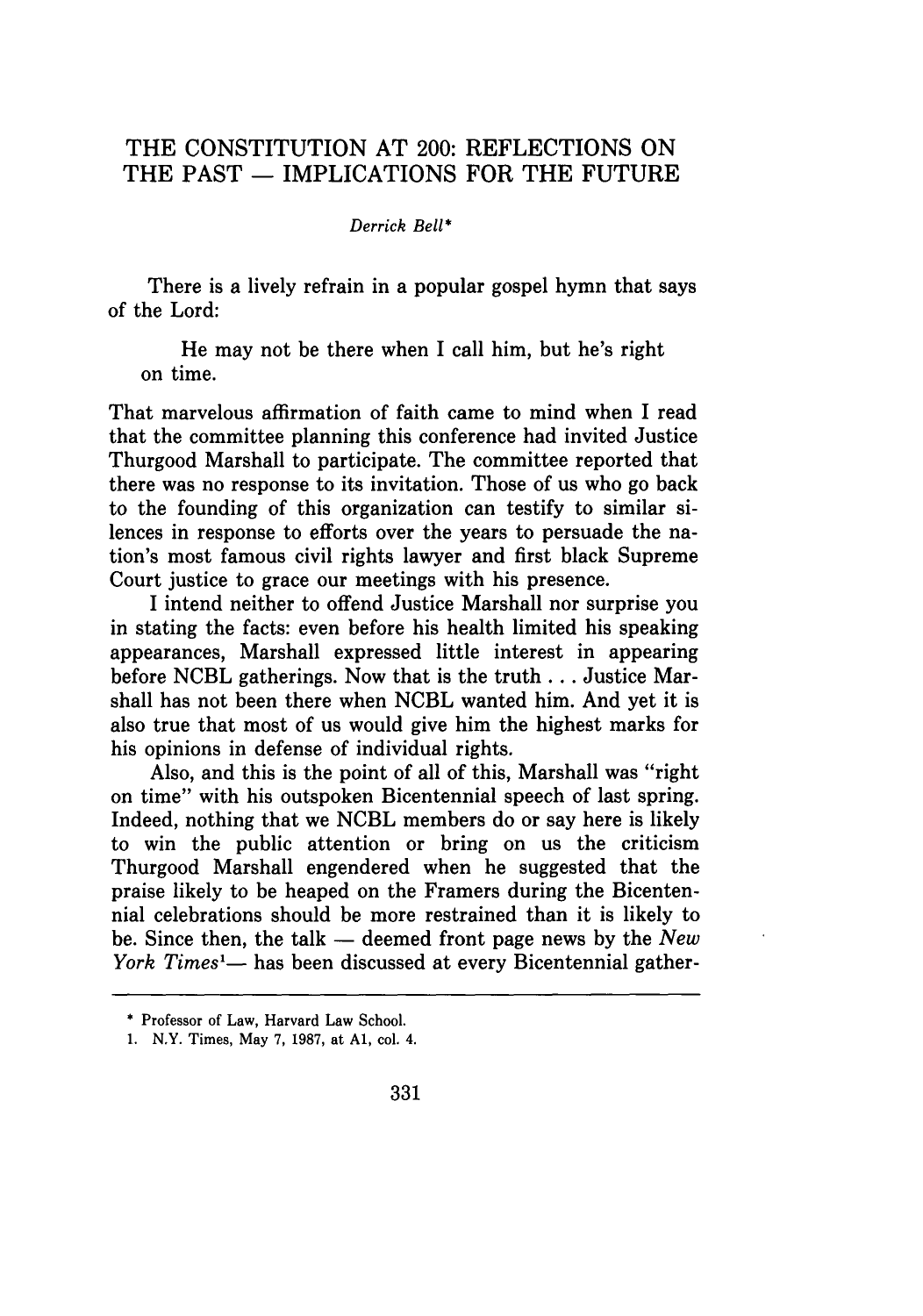ing, and re-published in periodicals, including *Harper's*<sup>2</sup> and believe it or not  $-E \to D \times n$ <sup>3</sup> magazine.

Liberals in general and black folks in particular welcomed Marshall's remarks. Many though thought it was "bad taste" to bring up the subject of slavery during the Bicentennial celebrations, thereby calling for rain on a sunny occasion. One conservative legal group urged Marshall to resign because his remarks "reflect a deep-seated bitterness and dislike that impair his capacity."<sup>4</sup> Critics accused him of twisting history, asserting that to charge the Framers with endorsing slavery is unfair.

Those racial paranoids among us may be excused if we suspect that the vehemence of the criticism is due less to what was said than to who was saying it. Beep your horns if you discern in the attacks the message I hear, namely that: Marshall should be grateful for his seat on the high court and as a black should express that gratitude by a respectful silence during patriotic occasions.

Marshall violated this unstated maxim by reminding his audience that the Constitution denied the basic right to vote to blacks and women, a majority of the population. He committed a serious social faux pas when he declared the Constitution "defective from the start, requiring several amendments, a civil war, and momentous social transformations to attain the system of constitutional government, and its respect for the individual freedoms and human rights, we hold as fundamental today."' Again, to borrow the gospel singer's lines, Marshall may not be there when NCBL wants him, but he's right on time.

Justice Marshall's comments, seen in historic perspective, play out the role of Constitutional critic. It is a familiar function for black people, one that is as necessary today as when the Constitution was drafted. NCBL must not neglect its duty to perform that function.

You know, the crises provoked by the Meeses and Borks

<sup>2.</sup> Marshall, *Celebrating The Constitution: A Dissent,* **HARPER'S,** July 1987, at 17.

<sup>3.</sup> Marshall, *The Real Meaning of the Constitution Bicentennial,* **EBONY,** Sept. 1987, at 62.

<sup>4.</sup> Gest, *Blasts Bicentennial of Constitution,* U.S. **NEWS** & **WORLD REPORT,** May **18,** 1987, at 12.

<sup>5.</sup> Remarks of Thurgood Marshall at the Annual Seminar of the San Francisco Patent and Trademark Law Association in Maui, Hawaii, May 6, 1987.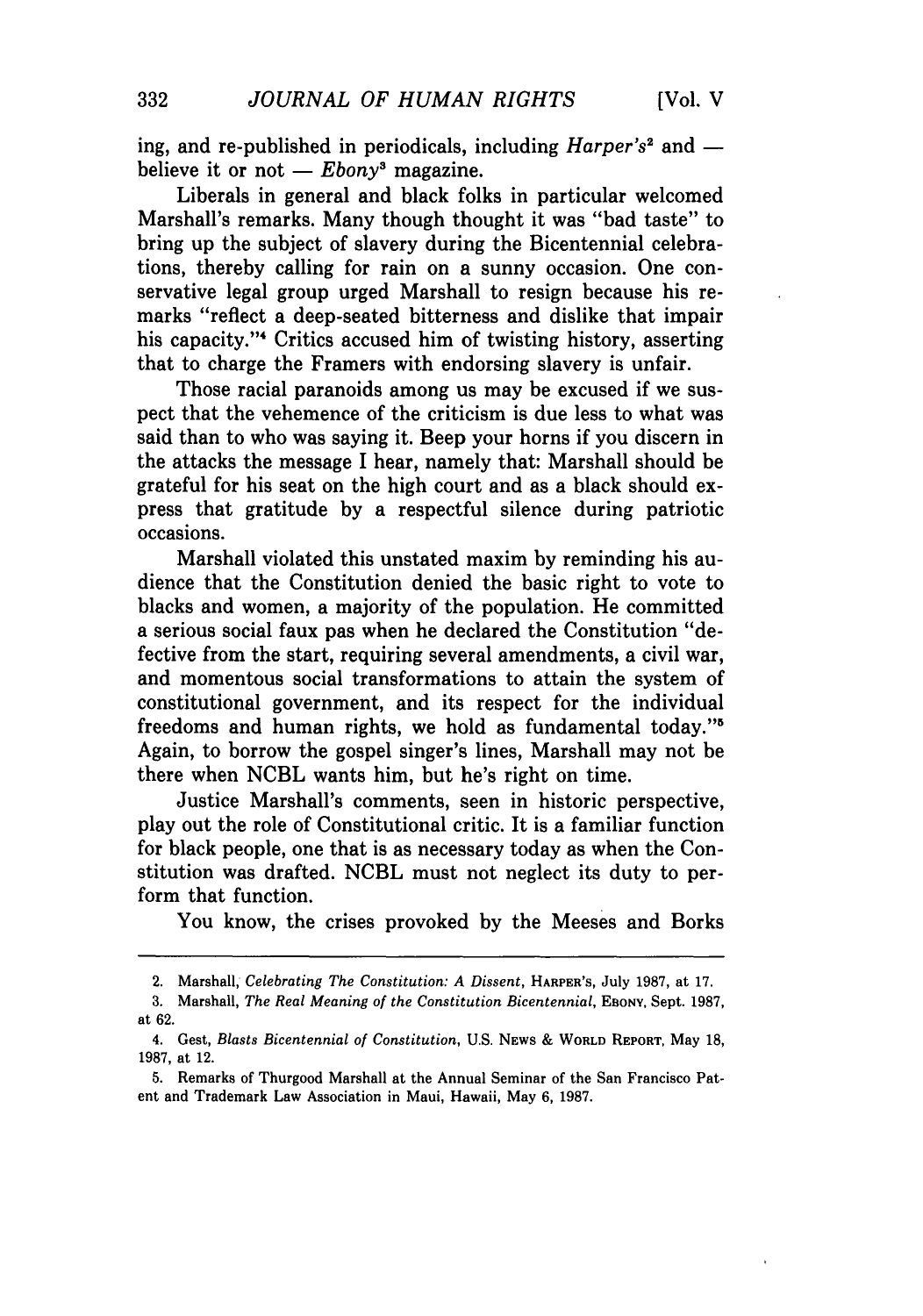have always been with us **...** and we will meet them as we have met those in the past. But we must seize the time to be reflective about what has happened in the past so that we may more effectively do what needs to be done in the future.

Few seem to realize that courageous candor as exemplified by Thurgood Marshall's speech exposes deficiencies of our basic law and provokes reform in structure and interpretation that make the Constitution worth celebrating. We have every right to be proud of the Constitution today for, as we shall see, black  $people$   $-$  often at great risk and in perilous times  $-$  did more than any other group to transform a property protecting document into one that begins to protect individual rights. And, it is in this tradition that Geneva Crenshaw, the black, civil rights lawyer heroine of *And We Are Not Saved*,<sup>6</sup> is transported back to the Constitutional Convention in an effort to convince the Framers that they should not incorporate slavery into the new government. She fails, of course, but she discovers reasons for the Framers' actions that have a most troubling contemporary ring.

As you might expect, Geneva's arrival was not greeted calmly. But let me quote a portion of her Chronicle of the Constitutional Contradiction:

My trip back through time left me disoriented, but when I regained my bearings, there I was **...** standing at the podium at the Constitutional Convention. The year, I knew, was 1787.

The meeting room was hot. The doors, closed and locked to insure secrecy, rendered the heat oppressive. The few dozen delegates looked tired. They had doubtless been meeting all day and now they were caucusing in small groups. So intense were their discussions that the few men who looked my way could not readily take in the appearance, on what had just been an empty platform, of a woman . . . who was black.

I expected the extraordinary powers that had transported me here to protect me from harm. Still, my hands were wet with nervous perspiration, and my throat was dry. Taking a deep breath, I picked up the gavel and

**<sup>6.</sup> D. BELL, AND** WE **ARE NOT SAVED: THE ELUSIVE QUEST FOR RACIAL JUSTICE (1987).**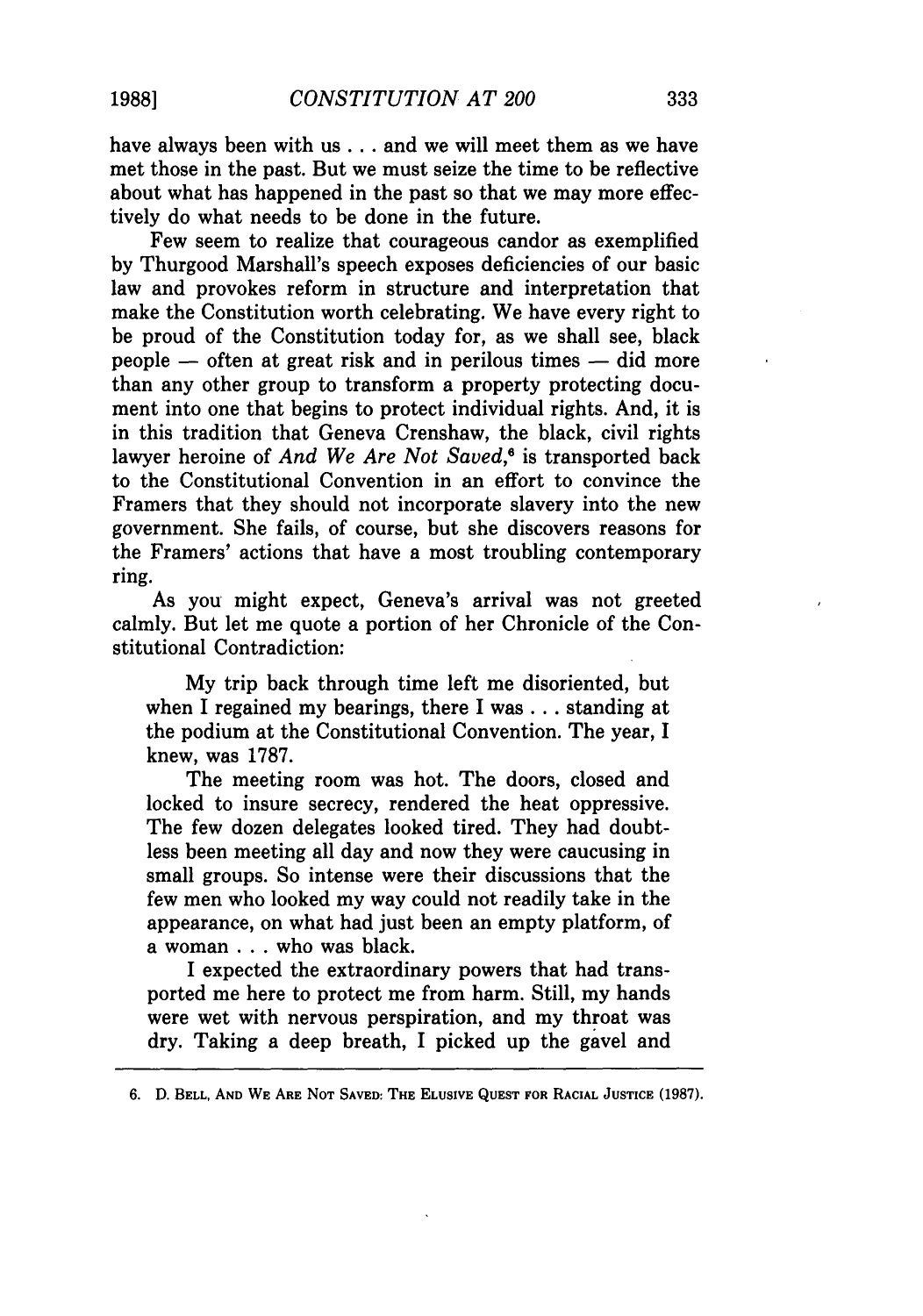quickly struck the desktop twice, hard. "Gentlemen, my name is Geneva Crenshaw, and I have come here from the late twentieth century to question your inclusion of slavery in the document you are writing."

For perhaps ten seconds, there was a shocked silence. Then the chamber exploded with delegates' shouts and oaths. A warm welcome would have been too much to expect, but their expressions of outrage at my sudden presence turned into an angry commotion unrelieved by even a modicum of curiosity.

When I remained standing at the podium, unmoved by their strong language and dire threats, several of the more robust delegates charged toward the platform, determined to carry out the others shouted orders: "Eject the Negro woman at once!"

Suddenly, the hall was filled with the sound of martial music, blasting trumpets, and a deafening roll of snare drums. At the same time  $-$  and as the delegates were almost upon  $me - a$  cylinder composed of thin vertical bars of red, white, and blue light descended swiftly and silently from the high ceiling, nicely encapsulating the podium and me. The self-appointed eviction party neither slowed nor swerved. As each man reached and tried to pass through the transparent light shield, there was a loud SssZap, quite like the sound electrified bug zappers make on a warm, summer evening. While not lethal, the shock the shield dealt each attacker was sufficiently strong to literally knock him to the floor, stunned and shaking.

The injured delegates all seemed to recover quickly, except one who had tried to pierce the light shield with his sword. The weapon instantly glowed red hot and burned his hand. At that point, several delegates tried to rush out of the room either to escape or to seek help  $$ but neither doors nor windows would open.

"Gentlemen," I repeated, but no one heard me in the turmoil of shouted orders, cries of outrage, and efforts to sound the alarm to those outside. Scanning the room, I saw, a swarthy delegate cock his long pistol, aim carefully, and fire directly at me. But the ball hit the shield,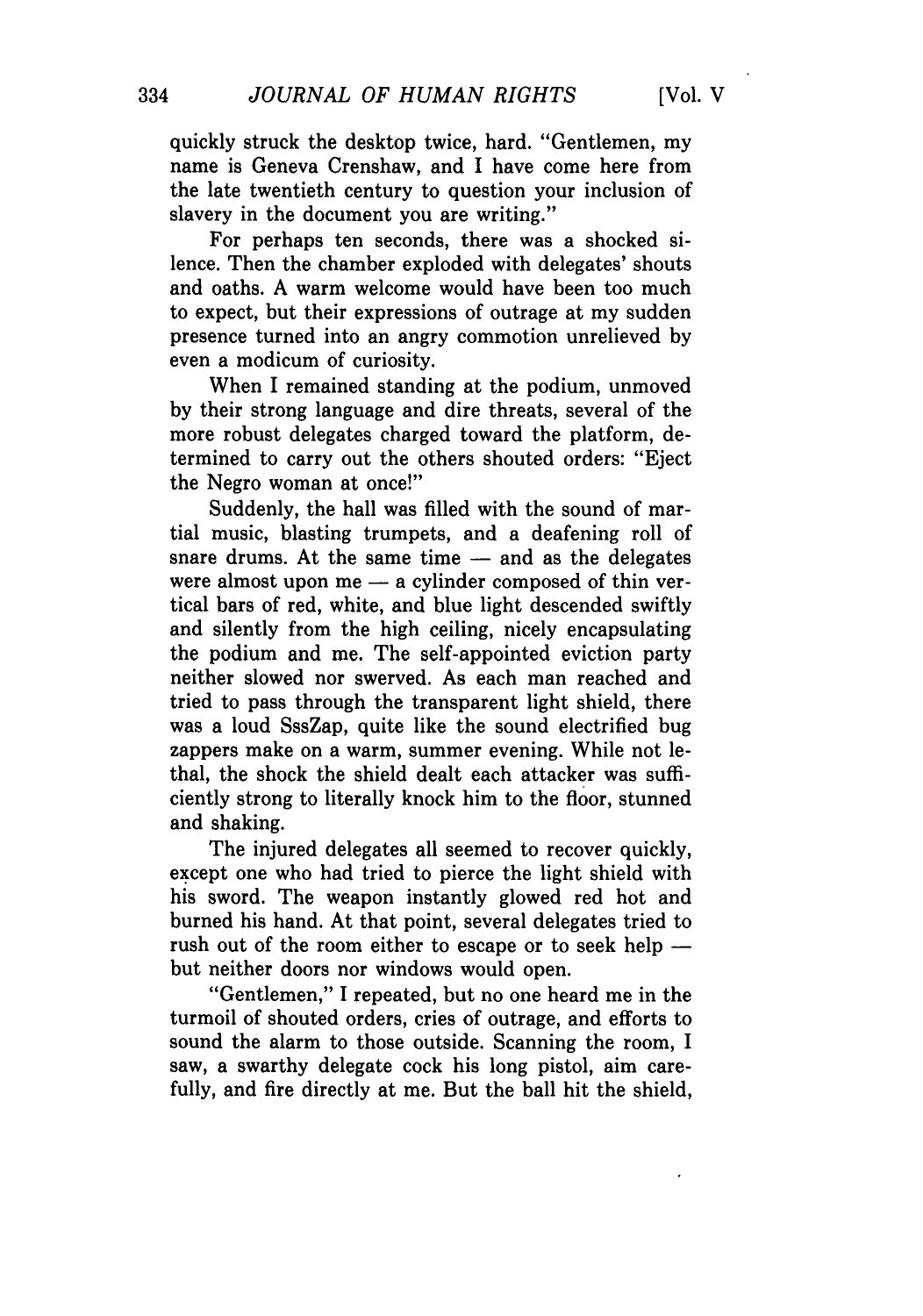ricocheted back into the room, and shattered an inkwell, splattering my intended assassin with red ink. The swift but painless retaliation visited on the man who fired stunned the delegates into silence.

"Gentlemen," I began again, "Delegates"  $-$  then paused and, with a slight smile, added, "fellow citizens. I have come to urge that, in your great work here, you not restrict to white men of property the sweep of Thomas Jefferson's self-evident truths. For all men (and women too) are equal and endowed by the Creator with inalienable rights, including 'Life, Liberty and the pursuit of Happiness.'"

The debate that ensues between Geneva and the Framers is vigorous, but despite the extraordinary powers at her disposal, Geneva is unable to alter the already reached compromises on slavery. During their heated exchanges, Geneva saw quickly the inaccuracy of the traditional rationalizations that the slavery provisions in the Constitution were merely unfortunate concessions pressured by the crisis of events and influenced by then prevailing beliefs that: (1) slavery was on the decline and would soon die of its own weight; or that (2) Africans were thought a different and inferior breed of beings and their enslavement carried no moral onus.

The insistence of Southern delegates on protection of their slave property was far too vigorous to suggest that the institution would soon be abandoned.' And the anti-slavery statements by slaves and white abolitionists alike were too forceful to suggest that the slavery compromises were the product of men who did not know the moral ramifications of what they did.<sup>8</sup>

<sup>7.</sup> Even on the unpopular subject of importing slaves, Southern delegates were adamant. John Rutledge from South Carolina warned: "If the Convention thinks that N.C.; S.C. & Georgia will ever agree to the plan, unless their right to import slaves be untouched, the expectation is vain. The people of those States will never be such fools as to give up so important an interest." II **THE** RECORDS OF **THE** FEDERAL **CONSTITUTION OF 1787 373** (M. Farrand ed. **1911).**

**<sup>8.</sup>** The debate over the morality of slavery had raged for years with influential Americans denouncing slavery as a corrupt and morally unjustifiable practice. *See, e.g., W.* **WIECEK, THE SOURCES** OF **ANTISLAVERY CONSTITUTIONALISM IN AMERICA:** 1760-1848, 42-43 (1977). And slaves themselves petitioned governmental officials and legislatures to abolish slavery. *See,* A **DOCUMENTARY** HISTORY OF **THE NEGRO** PEOPLE **IN THE UNITED STATES** 5-12 (H. Aptheker ed. **1968).**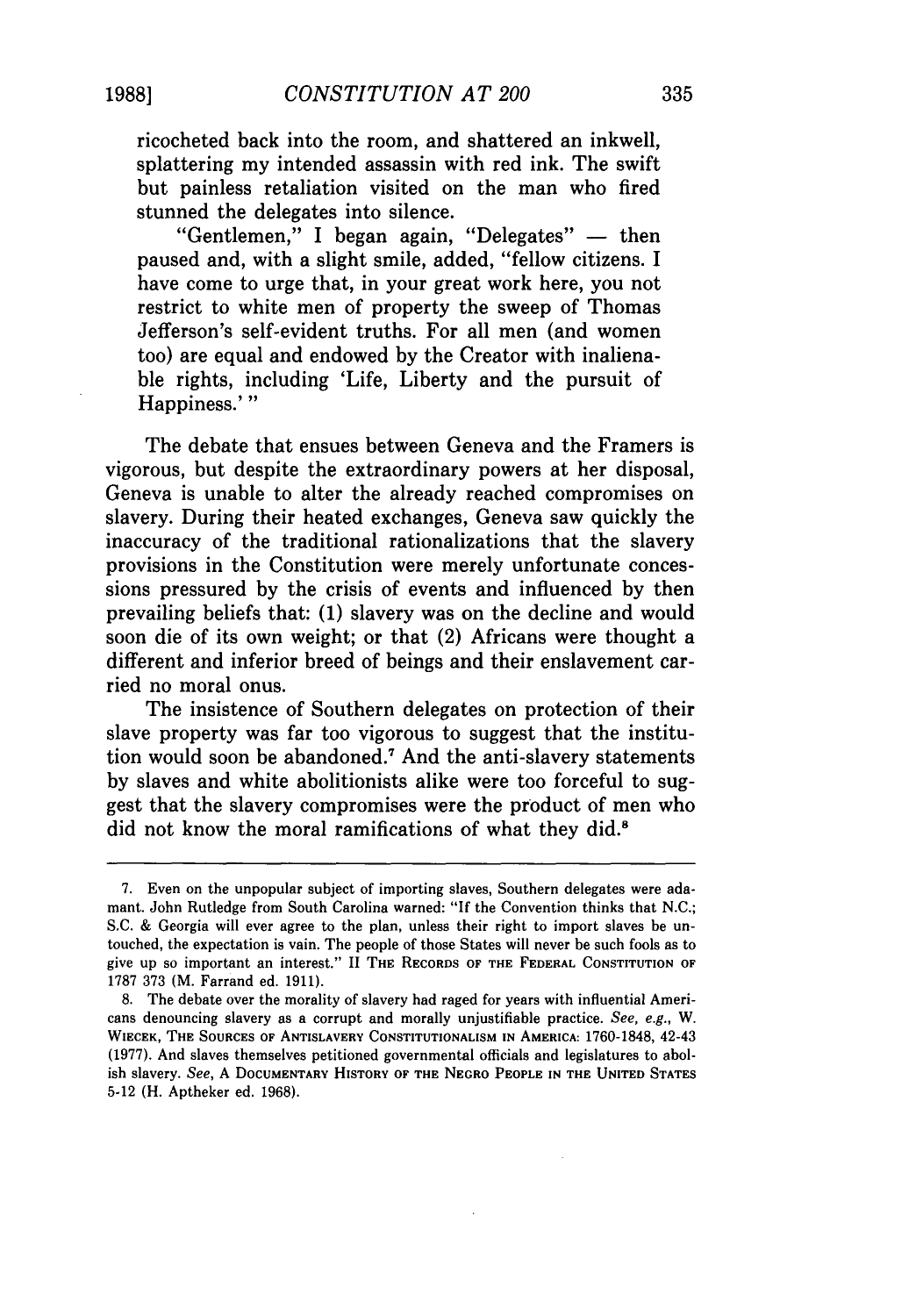Geneva tries to embarrass the Framers by pointing out the contradiction in their commitment to freedom and liberty and their embrace of slavery. They would not buy it:

"There is no contradiction in our compromise," replied one delegate. "Life and liberty are generally said to be of more value, than property, . . . [but] an accurate view of the matter would nevertheless prove that property is the main object of Society."

"A contradiction," another added, "would occur were we to follow the course you urge. We are not unaware of the moral issues raised by slavery, but we have no response to the Southern delegates who admonish us that 'property in slaves should not be exposed to danger under a Government instituted for the protection of property.'"

"Government," he continued, "was instituted principally for the protection of property and was itself **...** supported by property. Property is the great object of government; the great cause of war; the great means of carrying it on. The primary protection the Southerners seek is that their government not take their slaves from them. After all, Negroes are their wealth, their only resource."

Where, Geneva wondered, were those delegates from Northern states, many of whom abhorred slavery and had spoken out against it in the Convention. She found her answer in the castigation she received from one of the Framers who told her:

"Woman, we would have you gone from this place. But if a record be made, that record should show that the economic benefits of slavery do not accrue only to the South. Plantation states provide a market for Northern factories, and the New England shipping industry and merchants participate in the slave trade. Northern states, moreover, utilize slaves in the fields, as domestics, and even as soldiers to defend against Indian raids."

"Slavery has provided the wealth that made independence possible," another delegate told her. "The profits from slavery funded the Revolution. It cannot be denied. At the time of the Revolution, the goods for which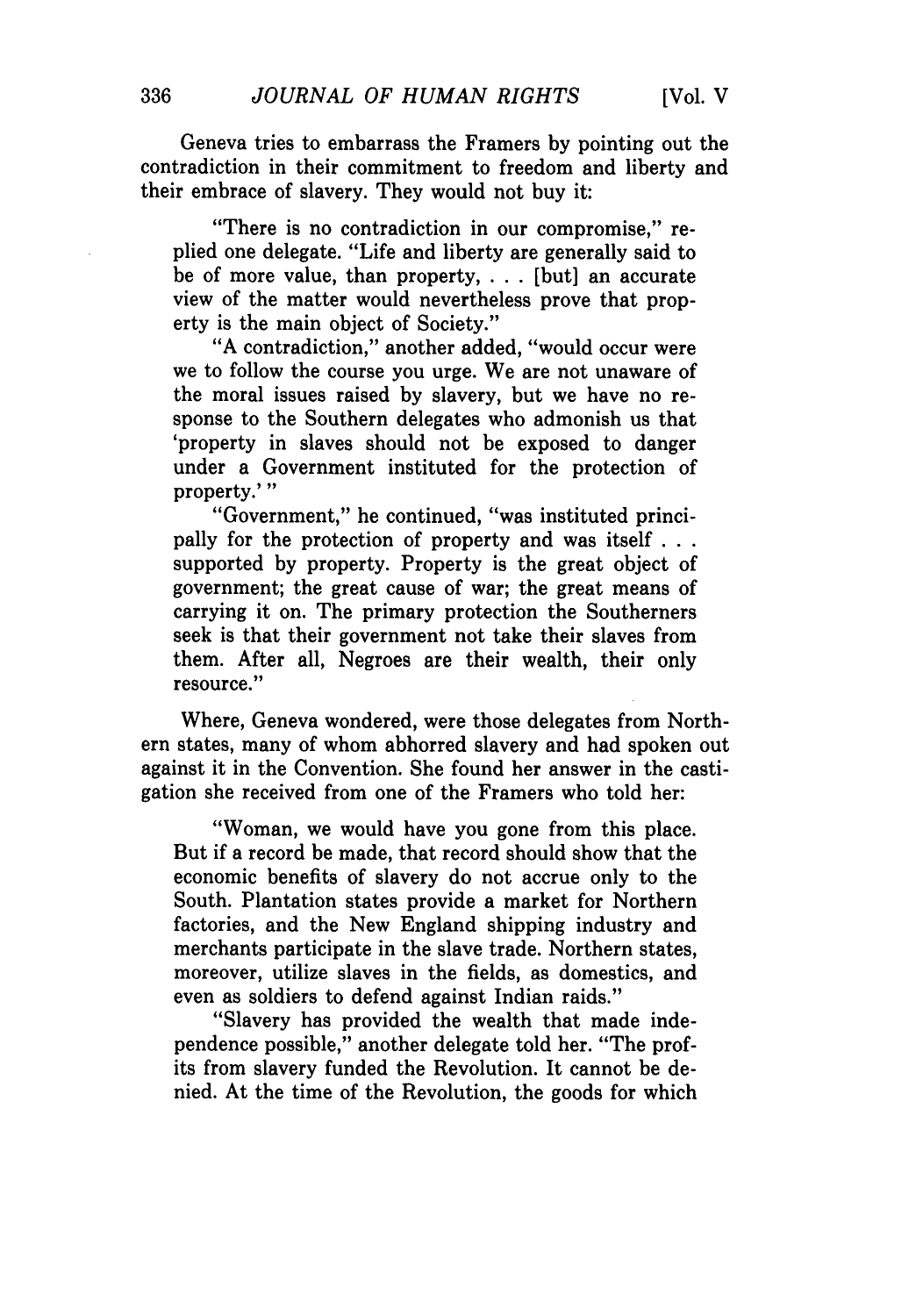the United States demanded freedom were produced in very large measure by slave labor. Desperately needing assistance from other countries, we purchased this aid from France with tobacco produced mainly by slave labor. The nation's economic well-being depended on the institution, and its preservation is essential if the Constitution we are drafting is to be more than a useless document. At least, that is how we view the crisis we face."

Realizing that she was losing the debate, Geneva intensified her efforts, but the imprisoned delegates' signals for help had been seen and the local militia was summoned. Hearing some commotion beyond the window, she turned to see a small cannon being rolled up, and aimed at her. Then, in quick succession, a militiaman lighted the fuse; the delegates dived under their desks; the cannon fired; and, with an ear-splitting roar, the cannonball broke against the light shield and splintered, leaving the shield intact, but terminating both the visit and all memory of it.

But what of our original question. Did the Framers have a choice? At the most dramatic moment of the debate, a somber delegate got to his feet, and walked slowly right up to the light shield before he spoke directly to Geneva:

"Woman. You are right. The contradiction of which you speak is real. Surely we know, even though we are at pains not to mention it, that we have sacrificed the rights of some in the belief that this involuntary forfeiture is necessary to secure the interests of others in a society espousing, as its basic principle, the liberty of all."

"And," he added, "you have, by now, heard enough to realize that we have not lightly reached the compromises on slavery you so deplore. It is simply that the delegates gathered here with the responsibility of forming a radically new government in perilous times, see more clearly than is possible for you in hindsight that the unavoidable cost of our labors will be the need to accept and live with what you call a contradiction. If you know our future as well as you claim, then you must be aware of many more instances in which we sacrificed your rights in order to protect and further our own."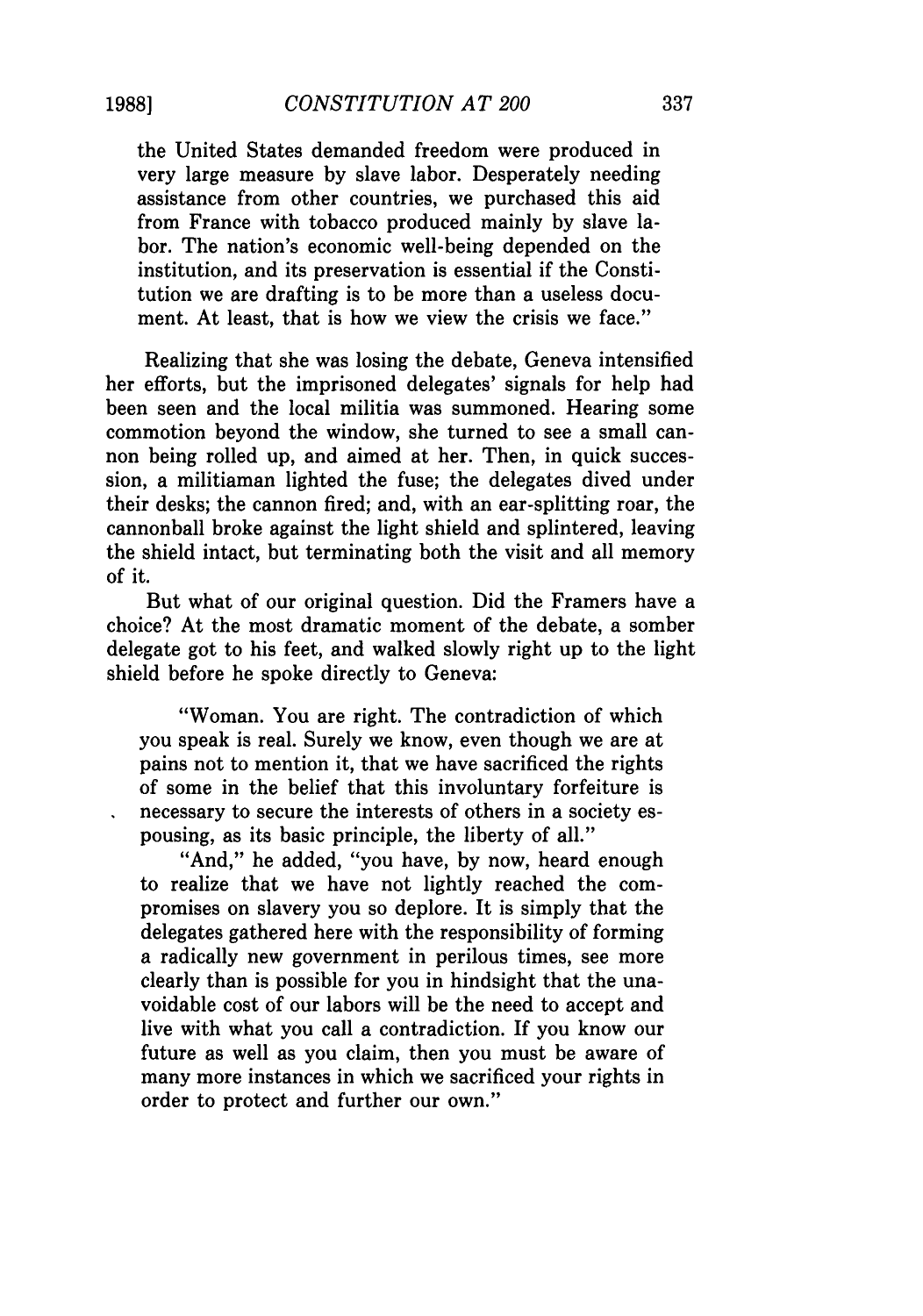We who are the descendants of those first victims of the Constitutional compromises on slavery, have the post-slavery record as evidence that they are far more than an embarrassing blot on our national history. Rather, they are the original and still definitive examples of the on-going struggle between individual rights reform and the maintenance of the socio-economic status quo.

As was the case in Philadelphia, some of the most dramatic of these encounters involve blacks and racial issues, and as happened in 1787, the resolutions effected are more readily made because of the shared sense of superiority that the differing white groups use as a basis for compromises that sacrifice the interests of blacks.

The Framers felt that the country could not have come into being without the race-based, slavery compromises placed in the Constitution. First, they were all too aware of the economic benefits of slavery; and second, they were likely aware as well that the very presence of blacks posed a threat that served to unify whites across class lines.

It is worth spending a few moments to examine how these factors that played a very major role in the nation's birth also influenced its growth and development.

By 1857, the nation's economic development had stretched the initial slavery compromises to the breaking point. Differences between planters and business interests that had been papered over 70 years earlier by greater mutual dangers, could no longer be settled by the involuntary sacrifice of black rights.

Chief Justice Taney's conclusion in *Dred Scott9* that blacks had no rights whites were bound to respect  $-$  a view rather clearly reflecting the prevailing belief in his time as among the Founding Fathers  $-$  was a shock less because it sought formally to remove all blacks outside the ambit of Constitutional protection, than because it placed the Supreme Court on one side of the fiercely contested issues of economic and political power that were propelling the nation toward the Civil War.

But after the Civil War Amendments were enacted and then cast aside, constitutional jurisprudence fell in line with Taney's conclusion regarding the rights of blacks *vis a vis* whites even as

<sup>9.</sup> Dred Scott v. Sandford, 60 U.S. 393, 454 (1856).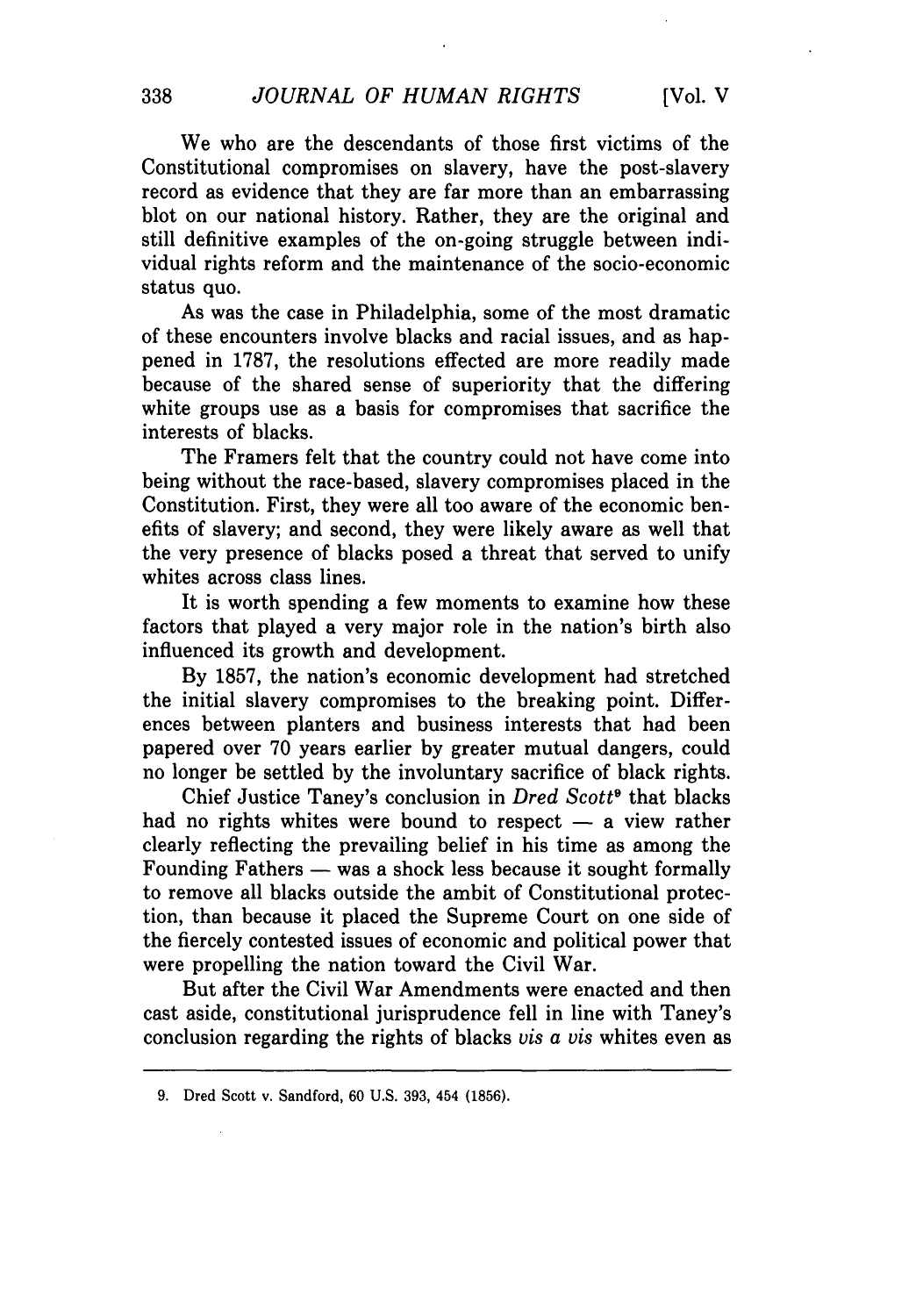his opinion was condemned. And in the post-Reconstruction era, the constitutional protections initially promoted to shield former slaves were transformed into the major, legal bulwarks for corporate growth. The legal philosophy of that era espoused liberty of action untrammelled by state authority, but the only logic of the ideology  $-$  and its goal  $-$  was the exploitation of the working class for the benefit of big business. <sup>10</sup>

Consider *Lochner v. New York,"* where the Court refused to find that the state's police powers extended to protecting bakers against employers who required them to work in physically unhealthy conditions for more than 10 hours per day and 60 hours per week. Such extension, the Court held, would interfere with the baker's freedom of contract.<sup>12</sup>

Then, compare *Lochner* with the decision in *Plessy v. Ferguson,"* decided only ten years earlier. In *Plessy,* the Court upheld the state's police power to segregate blacks in public facilities even though such segregation must, of necessity, interfere with the liberties of facilities' owners to use their property as they saw  $fit.^{14}$ 

Here, a century later, we have another Constitutional Contradiction. Both opinions are quite similar in the Court's use of fourteenth amendment fictions: the assumed economic "liberty" of bakers in *Lochner,* and the assumed political "equality" of blacks in *Plessy.* Those assumptions, of course, required the most blatant form of hypocrisy. Both decisions protected the existing property and political arrangements and ignored the disadvantages to the powerless caught in those relationships: the exploited whites (in *Lochner)* and segregated blacks (in *Plessy).*

In both decisions, the first Justice Harlan railed in dissent against the majority's refusal to recognize what they all knew: the injustice of declaring the law's formal equality in a grossly unequal world:

In *Lochner,* Harlan was morally right, but out-of-step with the prevailing "liberty of contract" doctrine in suggesting that the state's authority under its police power to protect its citi-

**1988]**

<sup>10.</sup> Lochner v. New York, 198 U.S. 45 (1905).

<sup>11. 198</sup> U.S. 45 (1905).

<sup>12.</sup> *Id.* at 58.

<sup>13. 163</sup> U.S. 537 (1896).

<sup>14.</sup> *Id.* at 543-44.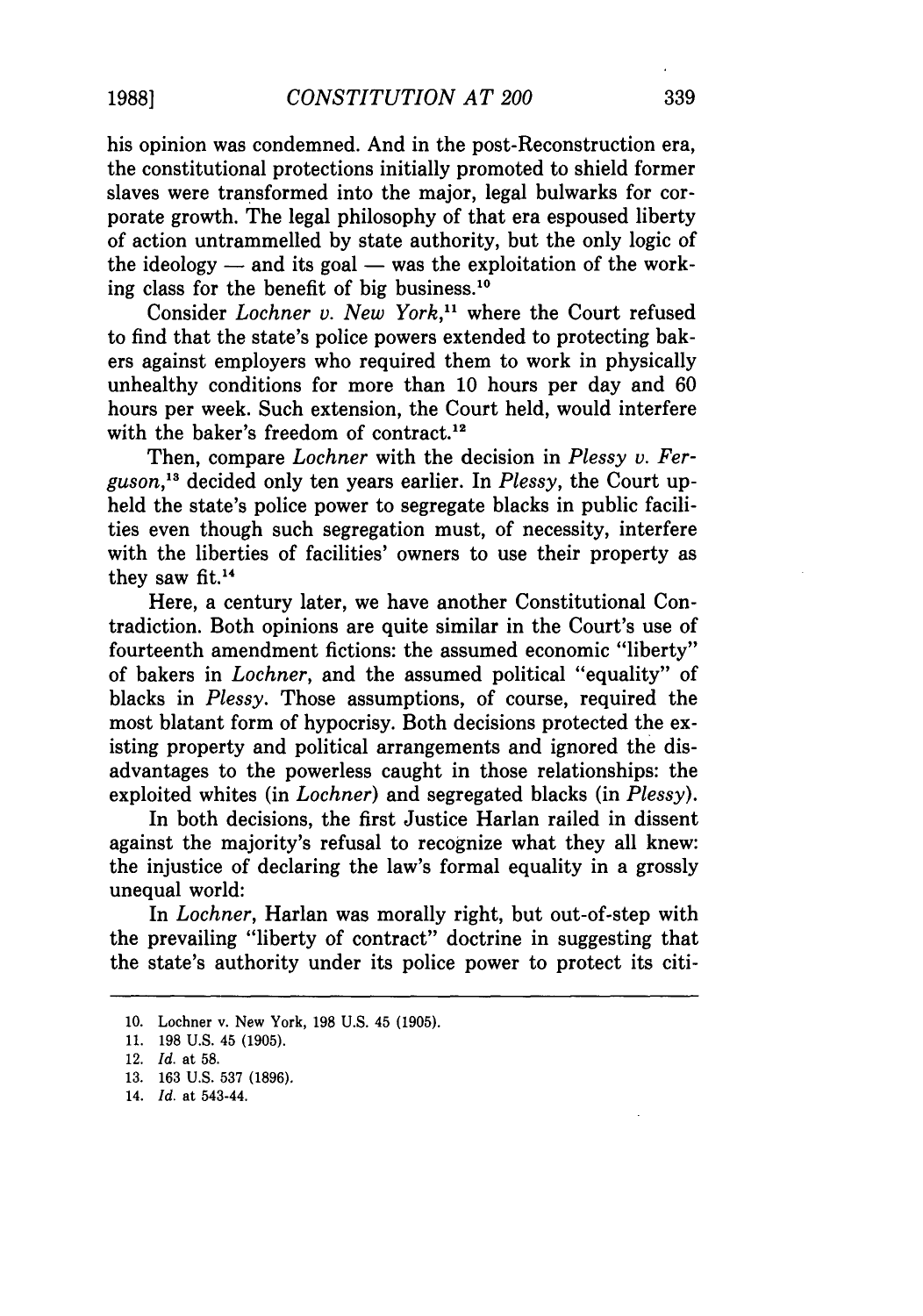zens' health and safety was sufficient to justify a statute that he conceded may have had "its origin, in part, in the belief that employers and employees in such establishments were not upon an equal footing, and that the necessities of the latter often compelled them to submit to such exactions as unduly taxed their strength."<sup>15</sup> He did not — as Justice Holmes did in his dissent — directly attack the Court's adoption of the *laissez-faire* economic philosophy that underlay the *Lochner* era cases.

In *Plessy*, though, Harlan urged — this time in line with Lochnerian philosophy — that the state's segregation laws violated fourteenth amendment prohibitions by interfering with the personal liberty of citizens. He predicted accurately enough that segregation laws would signal the subordination by race of all blacks, and would "permit the seeds of race hate to be planted under the sanction of law."<sup>1</sup>

But as in *Lochner,* Harlan, while addressing the human injustices with great and articulate vigor, was unable to come to grips with the majority's view that "liberty" was a property-related right, and that the state's segregation laws, far from interfering with liberty, were furthering that property in whiteness that entitled those holding it to the right not to associate in public places with blacks.

Harlan's now famous platitude: "Our Constitution is colorblind, and neither knows nor tolerates classes among citizens."<sup>17</sup> was even more a fiction than those upon which the Court majority relied. Moreover, it was a wholly inadequate response to a Court majority claiming its readiness to defend blacks' entitlement to "legal equality" under the law. In challenging the segregation law though, the majority viewed blacks as seeking a Constitutional guarantee of "social as distinguished from political equality **.... ."Is** And the Court was quite certain that the fourteenth amendment had not granted blacks the social status of whites, a status the Court conceded for the purposes of this case was a *property* right.19 In effect, the Court refused to take from

<sup>15. 198</sup> U.S. at 69.

<sup>16. 163</sup> U.S. at 560 (Harlan, J., dissenting).

<sup>17.</sup> *Id.* at 559.

<sup>18.</sup> *Id.* at 544.

<sup>19.</sup> *Id.* at 549. The plaintiff had argued that in any racially mixed community, "the reputation of belonging to the dominant race, in this instance the white race, is *property,*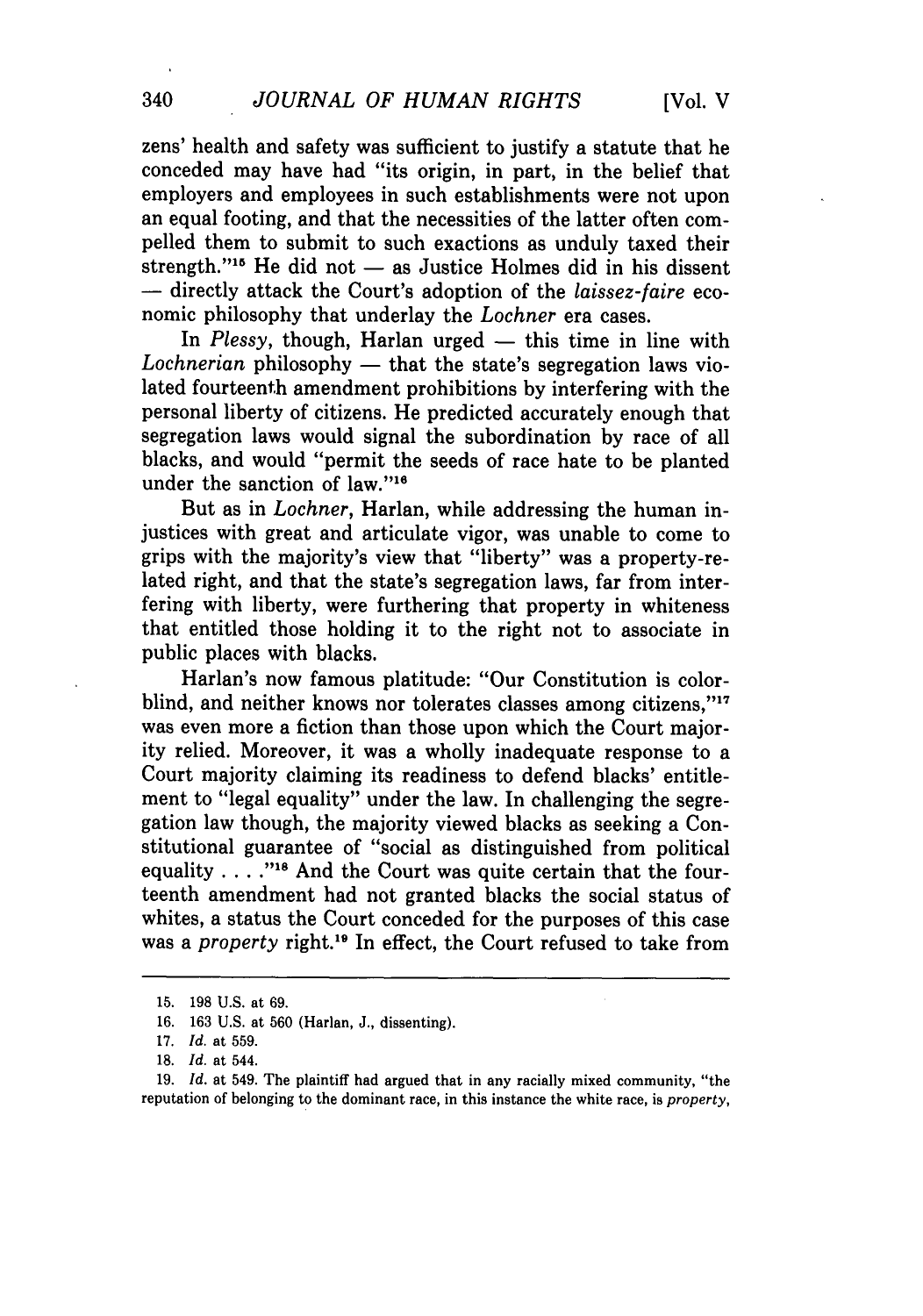whites the vested advantages of their whiteness, an important one of which  $-$  in those days  $-$  was the right not to associate with blacks in public facilities.

Justice Harlan, by the way, failed to tell us how a colorblind Constitution could be expected to provide even the most basic protection to blacks in a country where by his own prideful admission **-** set out in the same paragraph **-** he declared:

The white race deems itself to be the dominant race in this country. And so it is, in prestige, in achievements, in education, in wealth and in power. So, I doubt not, it will continue to be for all time, if it remains true to its great heritage and holds fast to the principles of constitutional liberty.<sup>20</sup>

For the fact is that the general belief as to why the white race is dominant in the society has helped motivate – and jus- $\text{tify}$  — the many compromises in which the interests of blacks are bartered and sometimes sacrificed to further accords between groups of whites. Over time, beliefs in white dominance, rein forced by policies that subordinate black interests to those of whites have led  $-$  as the plaintiff in *Plessy* contended  $-$  to an unrecognized but no less viable property right in whiteness that serves as entitlement to those advantages gained over blacks by virtue of a white identity. This "right of whiteness," while nowhere mentioned in the property casebooks, is valued and protected like all other property in a system constructed and maintained primarily for that purpose.

Actually, *Berea College v. Kentucky"* was perhaps an even more striking illustration than *Plessy* of the Court's readiness to view state segregation laws as protective of rather than a threat to private property interests under the *Lochner* rationale. Decided only three years after *Lochner,* the Court in *Berea College* upheld a state statute that barred the private school from con-

20. *Id.* at **559.**

21. 211 **U.S.** 45 **(1908).**

<sup>...&</sup>quot; In conceding this to be so, the majority was at a loss to see how the segregation statute deprived plaintiff  $-$  a black  $-$  of any right to such property. A white assigned to a colored coach would have an action for damages against the company for being deprived of this property, but if, the Court said a colored man was assigned to a car for the colored race, "he has been deprived of no property, since he is not lawfully entitled to the reputation of being a white man." *Id.*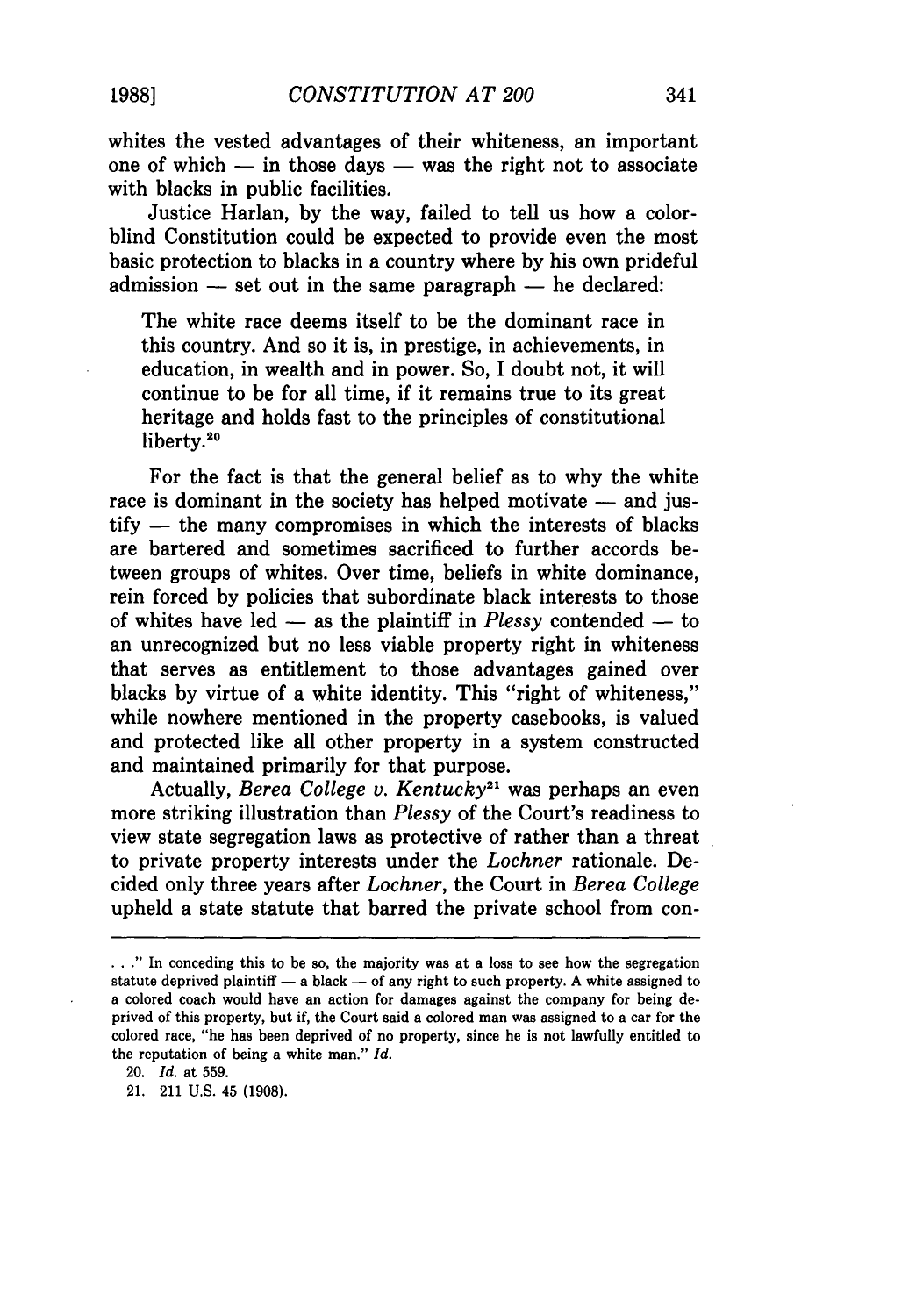tinuing its policy of integrated education. The Court reasoned that, since the state which chartered the college could revoke the charter, it could also amend it to prohibit instruction of the two races at the same time and in the same place without defeating or impairing the object of the original charter. $22$ 

Focus on the corporate charter did not serve to obscure the fact that the Court's hands-off attitude on segregation legislation that overrode principles of free association, occupational liberty, freedom of contract, and property rights, posed a seeming contradiction in the era of freewheeling, laissez-faire constitutionalism.<sup>23</sup> But in that era of rampant Negrophobia supported by social Darwinism, few beyond the Justice Harlans and, of course, the blacks themselves, were much concerned with judicial findings that state-sponsored restraints could further individual freedoms.

This year, we observed the thirty-third anniversary of the Court's rejection of the "separate but equal" doctrine of *Plessy v. Ferguson*,<sup>24</sup> but the commemoration  $-$  like that for the Emancipation Proclamation  $-$  is more to console us for "what we might have gained" than to celebrate "the steadily diminishing rights we have." For in the late twentieth century, the passwords for gaining judicial recognition of the still viable property right of "whiteness" include "higher entrance scores,"25 "seniority,"<sup>26</sup> and "neighborhood schools."<sup>27</sup>

Black people, thus have been the major victims in Constitutional history, but they are also its principal heroes. For they have both survived the continued subordination of their rights, and in their effort to gain  $-$  through law  $-$  the entitlement, as the Supreme Court put it in *Strauder v. West Virginia,2"* to "all the civil rights that the superior race enjoy," $29$  they have provided neglected understandings of value for those involved in

- **27.** *See,* e.g., Milliken v. Bradley, 418 U.S. 717 (1974).
- **28.** 100 U.S. **303** (1880).
- **29.** *Id.* **at** 306.

<sup>22.</sup> *Id.* at 53, 57-8.

<sup>23.</sup> A. **BICKEL,** B. **SCHMIDT, THE JUDICIARY AND RESPONSIBLE GOVERNMENT** 1910-21, VOL. **10** OF THE OLIVER WENDELL HOLMES DEVISE HISTORY OF **THE SUPREME COURT OF THE UNITED** STATES **736** (1984).

<sup>24.</sup> Brown v. Board **of** Educ., 347 U.S. 483 (1954).

**<sup>25.</sup>** Regents of the Univ. of Cal. v. Bakke, 438 U.S. **265 (1978).**

**<sup>26.</sup>** See, e.g., Wygant v. Jackson Bd. of Educ., 106 **S.** Ct. 1842 **(1986).**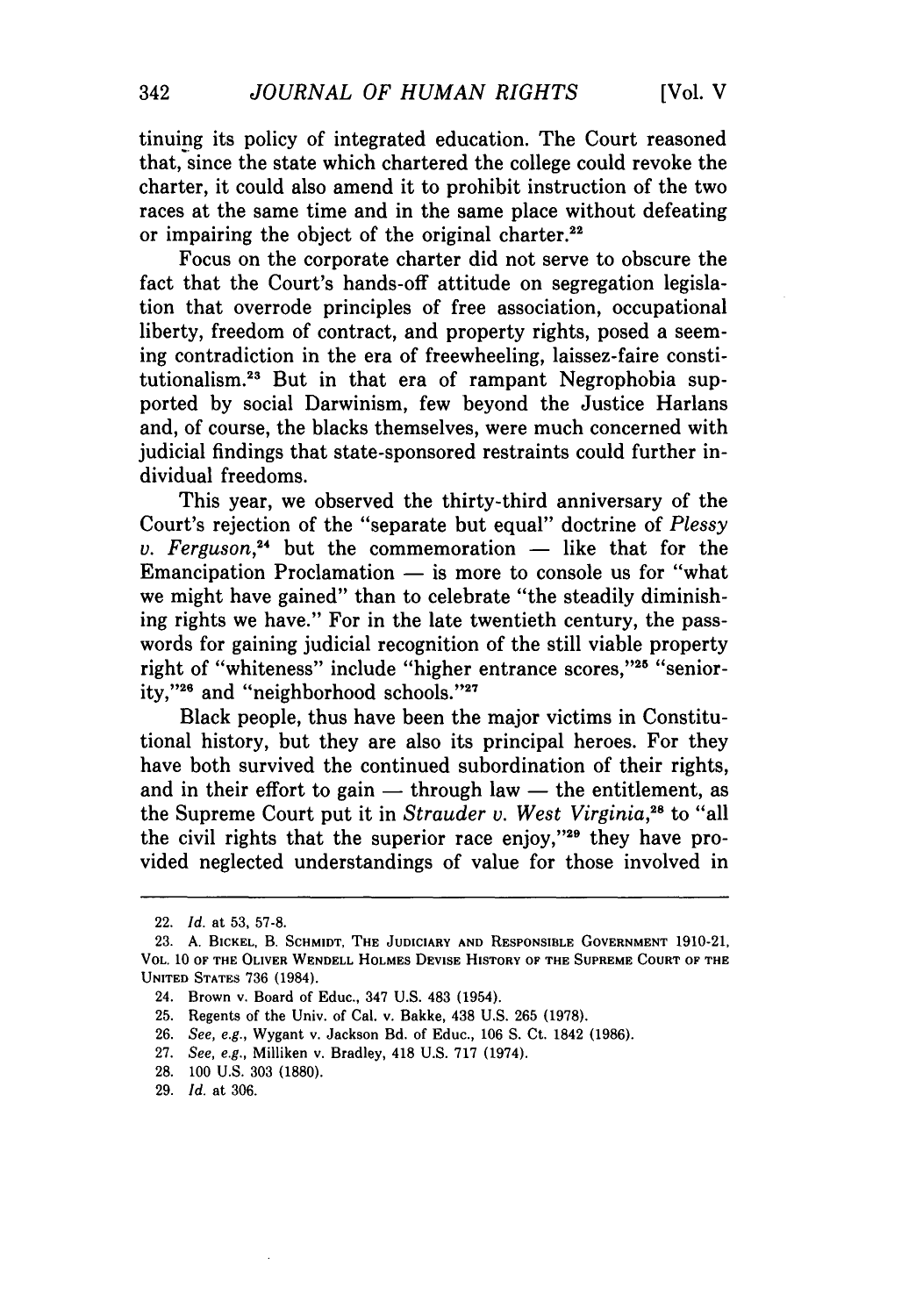the increasingly inscrutable endeavor we call Constitutional interpretation.

Professor Arthur Kinoy makes this point when he writes: "One of the most fascinating areas of the evolution of our constitutional law yet to be explored is the catalyzing effect of the myriad forms of struggle for Negro freedom and equality upon the development of constitutional rights and liberties applicable to all citizens  $-$  white and black alike." $30$ 

It is something of a paradox, but while the Constitution, by its terms, specifically excluded blacks from its historic recognition and protection of individual rights, the major implementation of individual rights for all Americans has come through the efforts by blacks and their supporters to use the law to eliminate first slavery and then racial discrimination.

For verification of these scholarly observations, one need only explore some of the major civil rights precedents: for example, the right to fairly apportioned electoral districts,<sup>31</sup> protection of freedom of speech as against powerful, public figures,<sup>32</sup> elimination of invalidated criteria from civil service tests and other job qualifications,<sup>33</sup> the admission of college students on criteria other than social class related grades and test scores,<sup>34</sup> elimination of poll taxes, $35$  protection of whites charged with crime from trial by a jury selected on a racially discriminatory basis.36 The value of these decisions to all Americans are more than happy coincidences, a societally beneficial fallout of the long freedom struggle in the courts by blacks.

For the injustices that so dramatically diminish the rights of blacks because of race also point up serious disadvantages suffered by many whites, particularly those who lack money and power. Clearly, there is a little recognized but intricate relation-

- 33. Griggs v. Duke Power Co., 401 U.S. 424 (1971).
- 34. Regents of the Univ. of Cal. v, Bakke, 438 U.S. 265 (1978).
- 35. Harper v. Virginia State Bd. of Elections, 383 U.S. 663 (1966).
- 36. Peters v. Kiff, 407 U.S. 493 (1972).

<sup>30.</sup> Kinoy, *The Constitutional Right of Negro Freedom,* 21 RUTGERS L. REV. 387, 389 n.6 (1967).

<sup>31.</sup> Gomillion v. Lightfoot, 364 U.S. 339 (1960) (holding that a state statute adjusting city boundaries effectively deprived black citizens of their right to vote in violation of the fifteenth amendment).

<sup>32.</sup> N.Y. Times v. Sullivan, 376 U.S. 254 (1964) (establishing the "actual malice" standard in libel law for public officials in the context of a northern newspaper's advertisement criticizing a southern public official).